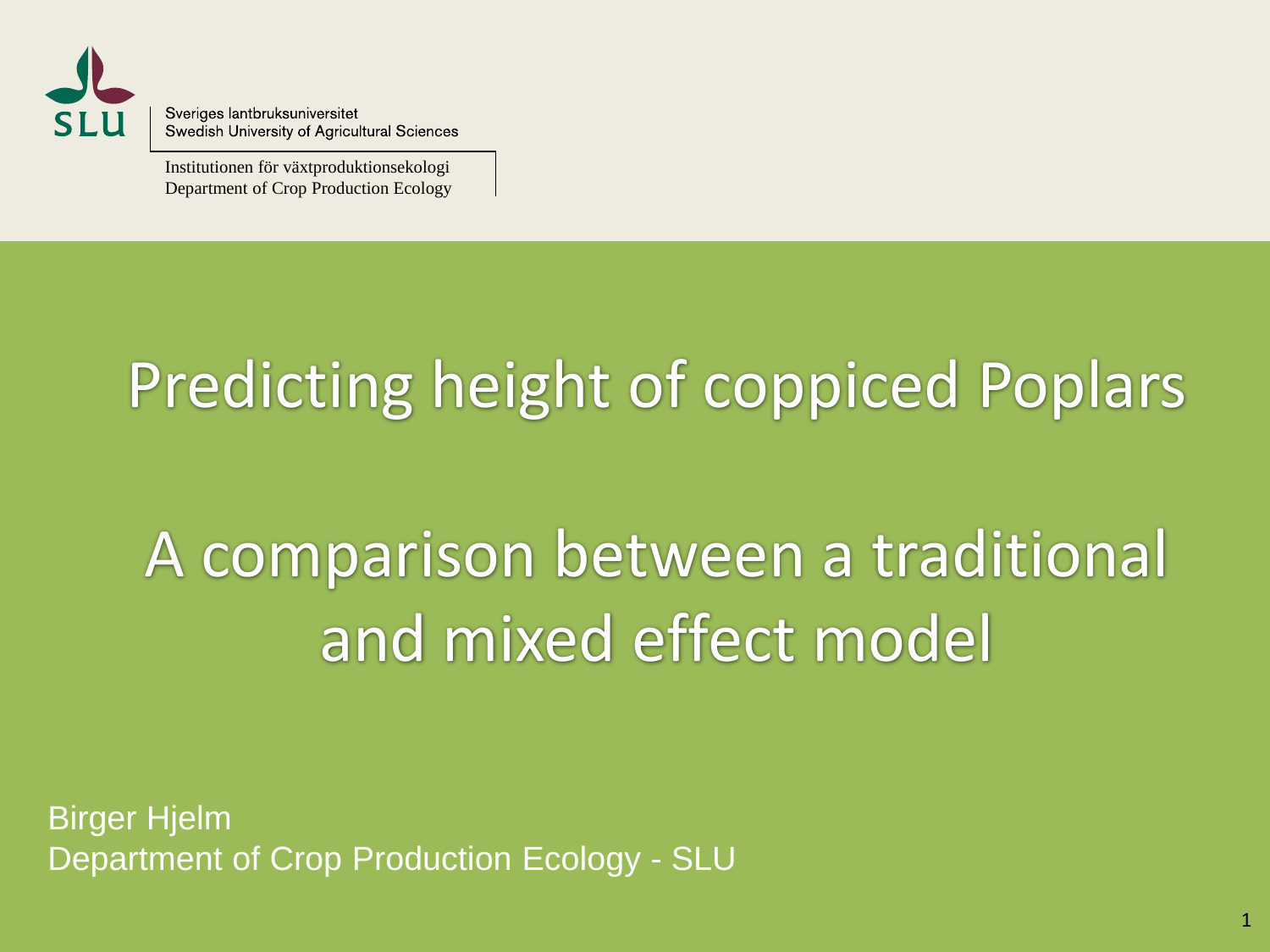

Institutionen för växtproduktionsekologi Department of Crop Production Ecology

# Poplars in Sweden

• Exotic

- •Average annual production on farmland: 20-25  $\text{m}^3 \text{ ha}^{-1} \text{ yr}^{-1}$  (Norway Spruce: 8-12 m<sup>3</sup> ha<sup>-1</sup> yr<sup>-1</sup>)
- Rotation periods: ≤ 20 years
- •Increased interest as future bionergy supplier
- •Ca 1 000 hectares (only) of "old" plantations (15-25 year) FAQ: After harvest, new plantation or 2nd generation coppices ?
- Additional ca 500 hectares new established plantations



 *18 years old poplar stand in Uppland (foto T. Johansson )* 3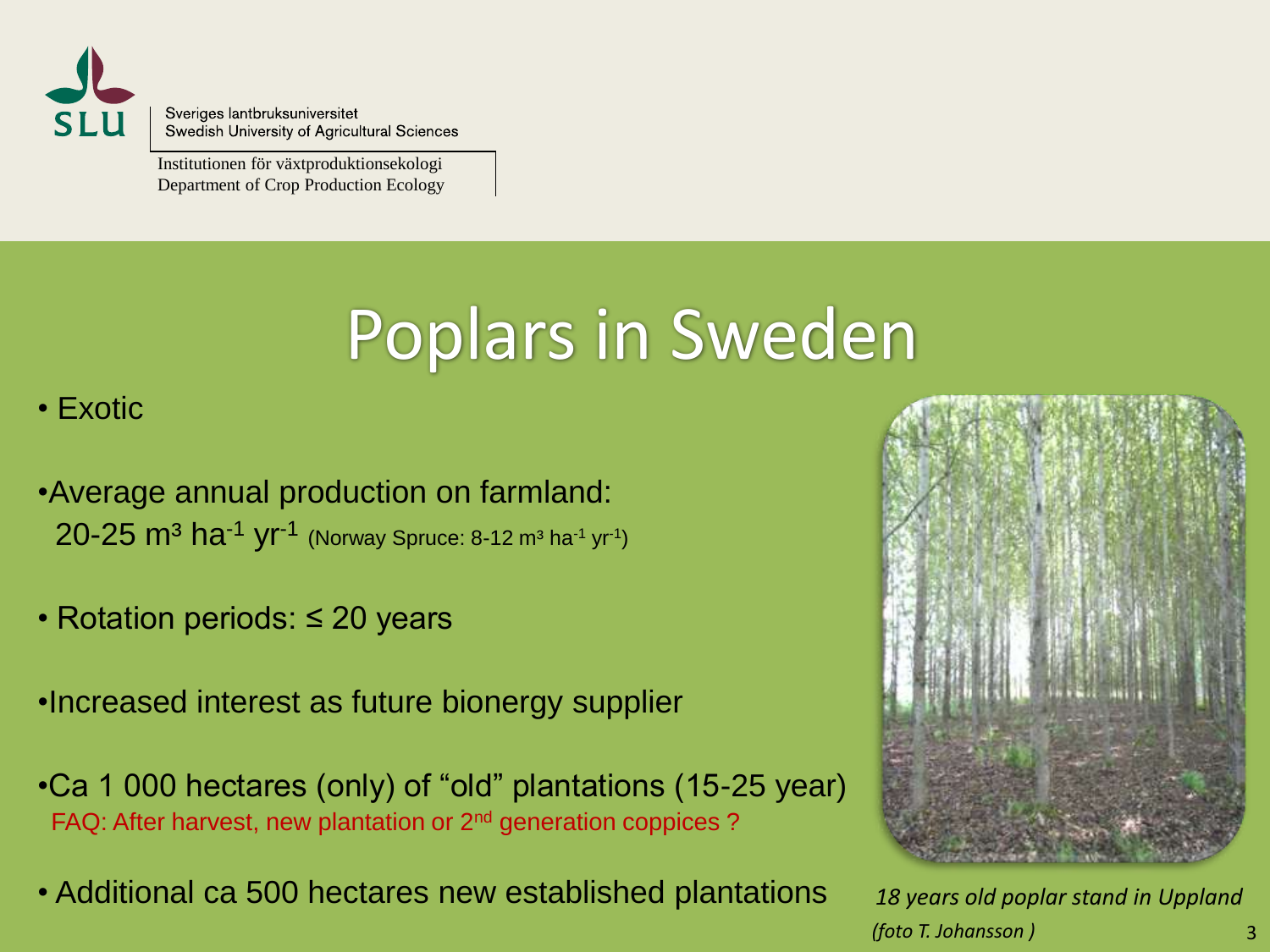

Institutionen för växtproduktionsekologi Department of Crop Production Ecology

### **2:nd generation coppiced poplars Low (no) cost and promising biomass production**

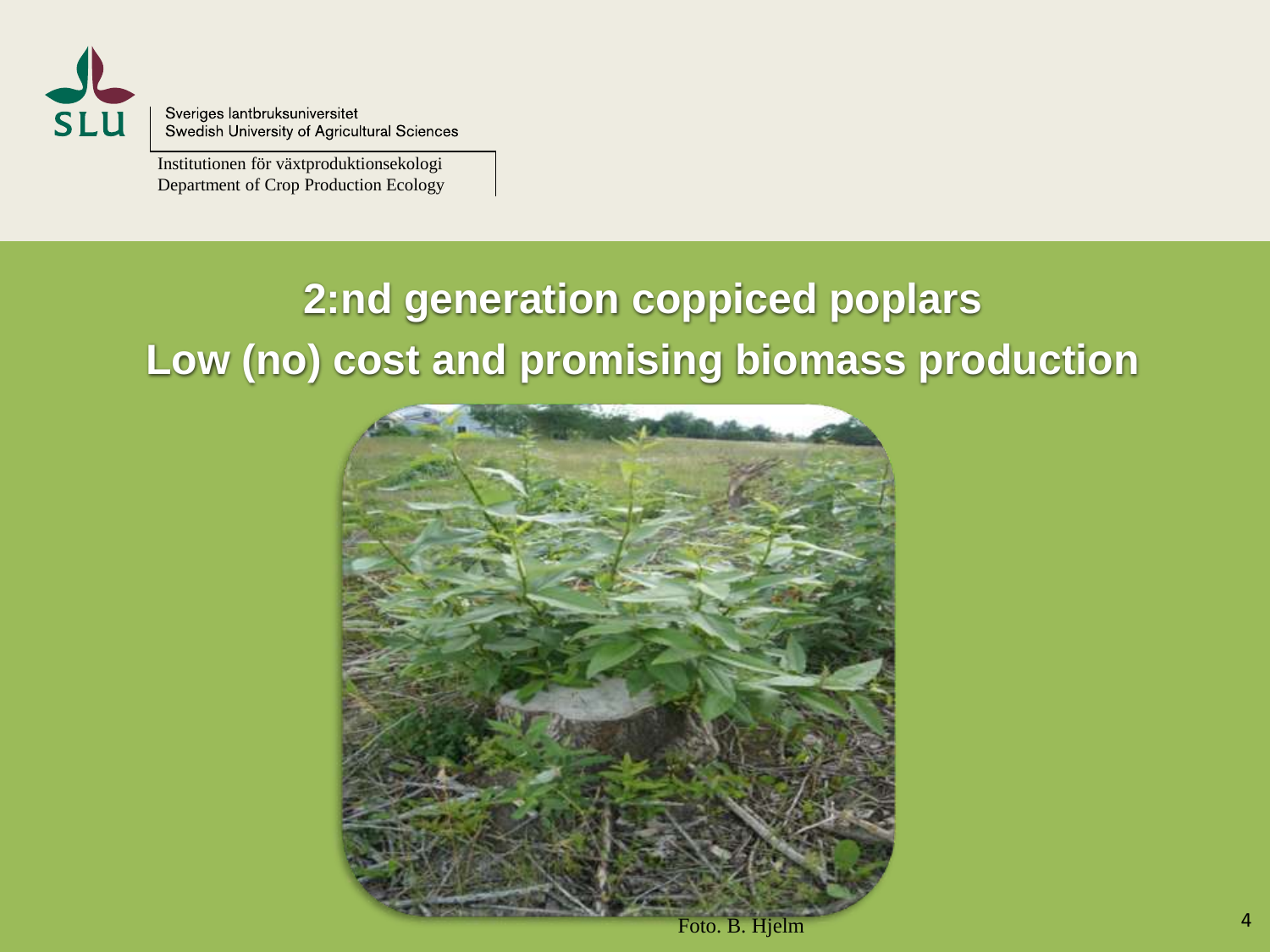

Institutionen för växtproduktionsekologi Department of Crop Production Ecology

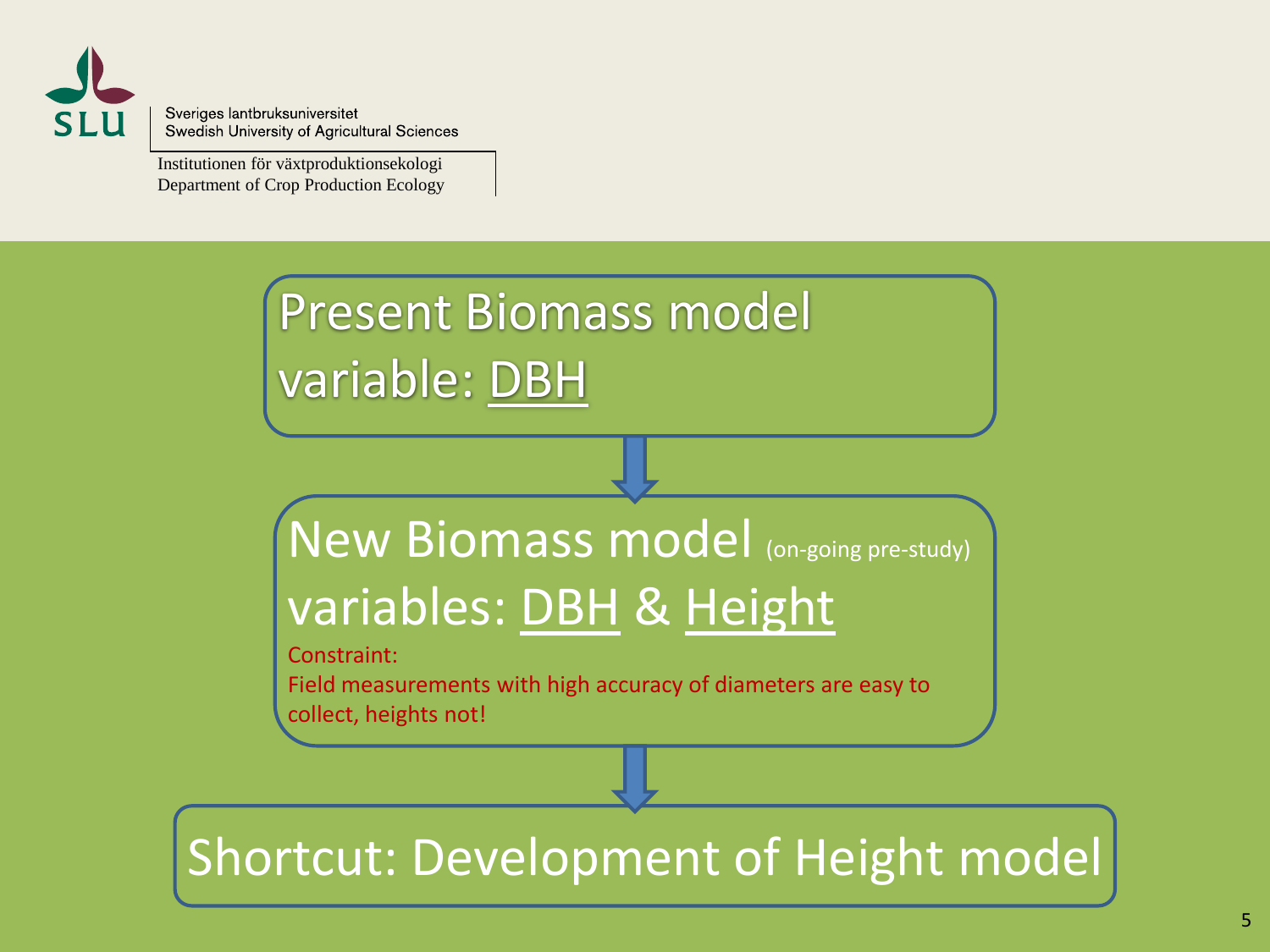

Institutionen för växtproduktionsekologi Department of Crop Production Ecology

# **Objective**

#### **Improvement of Biomass Estimations in 2:nd Generation Coppiced Poplar Stands**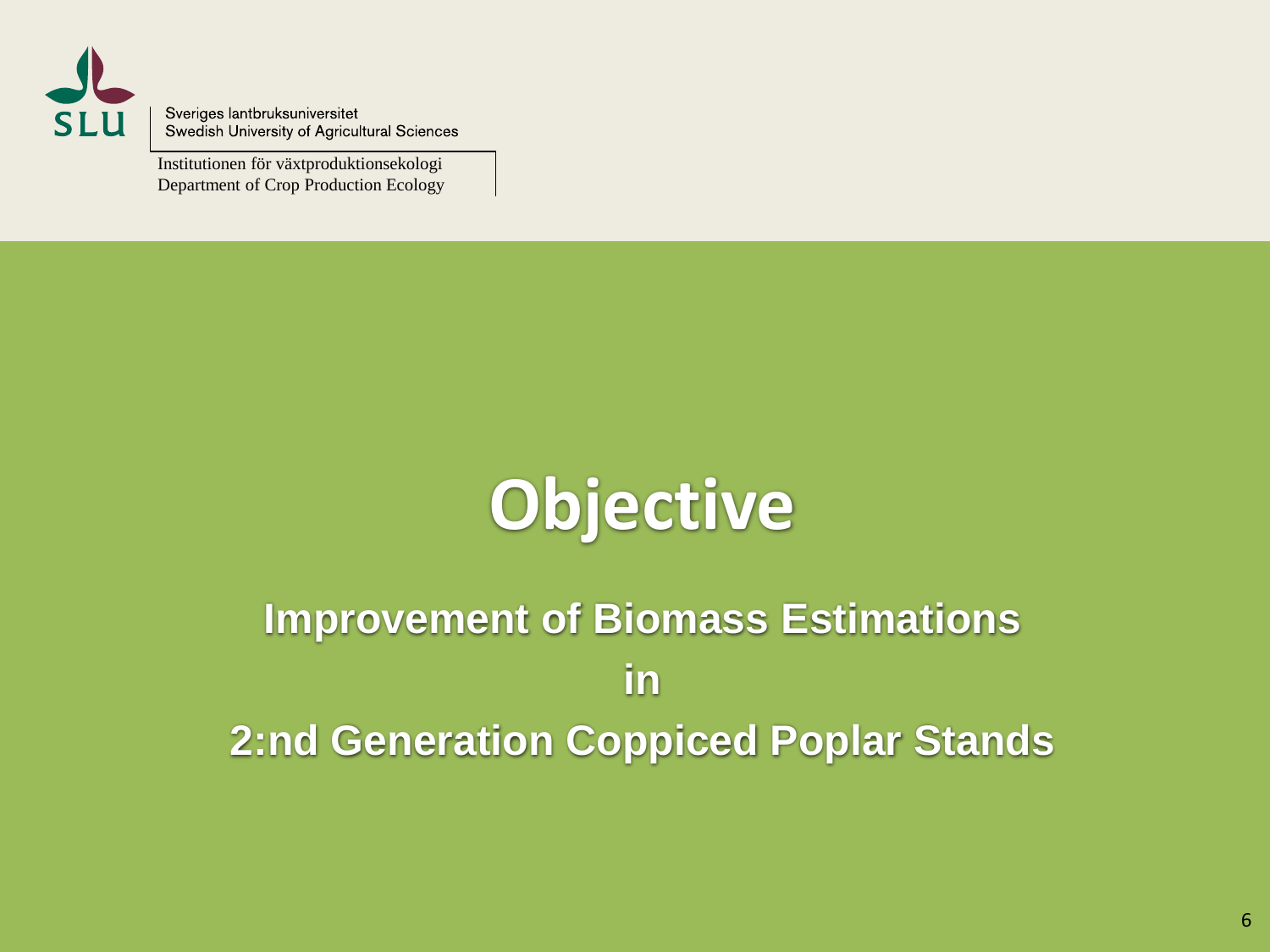

Institutionen för växtproduktionsekologi Department of Crop Production Ecology

### Data

#### • 1 research area (Skåne province)

• 5 sites, (4-8 year, after final cut) Variables: Area, Soil, Lat-Long, Age, Mean Height, Clone, Management, Damages

#### • 50 sample coppice/site, (tot 250 st)

Variables: observed DBH and Height

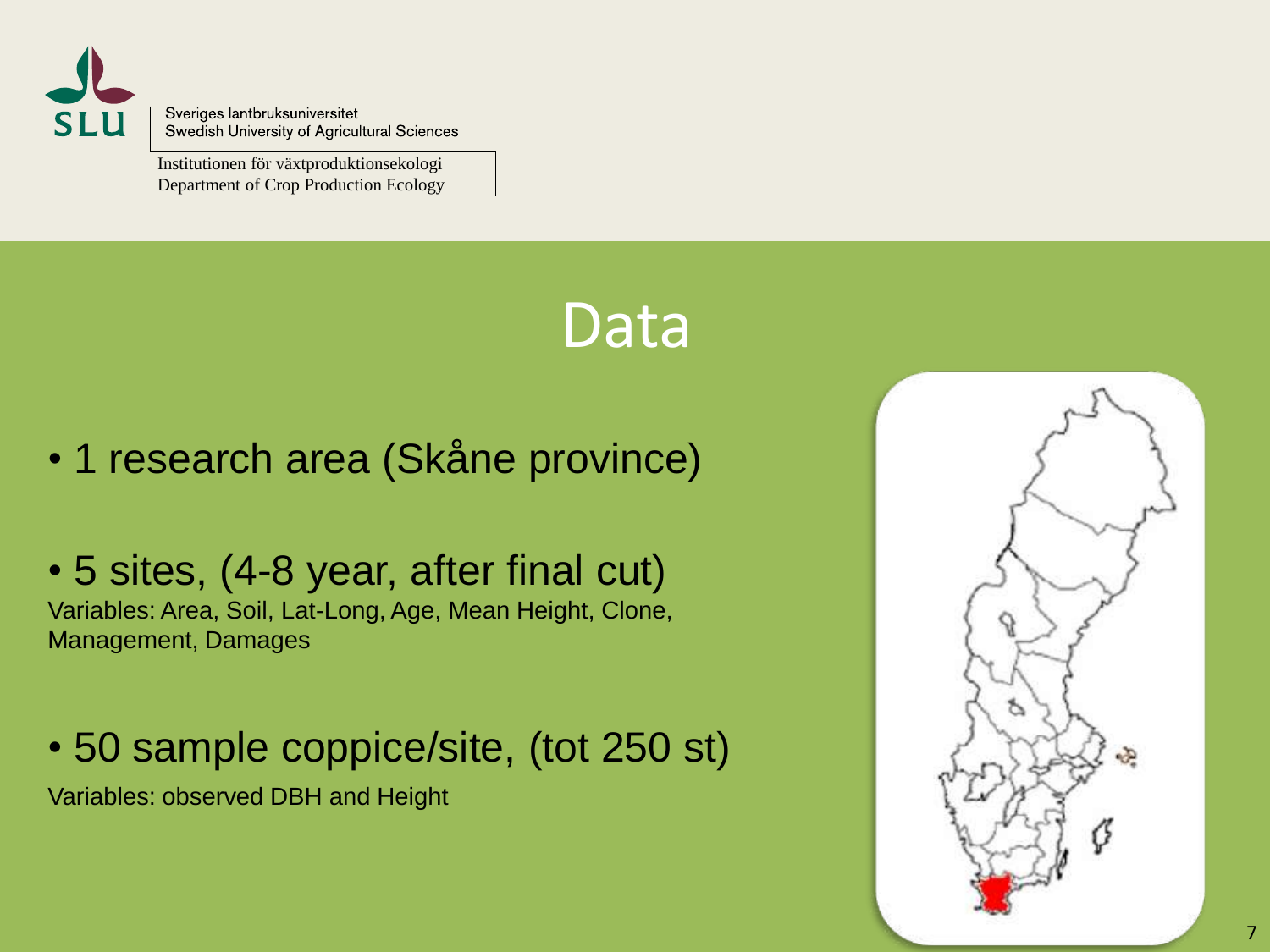

Institutionen för växtproduktionsekologi Department of Crop Production Ecology

## Mixed effect height model vs. Traditional height model(s) (developed on 250 sampled coppices)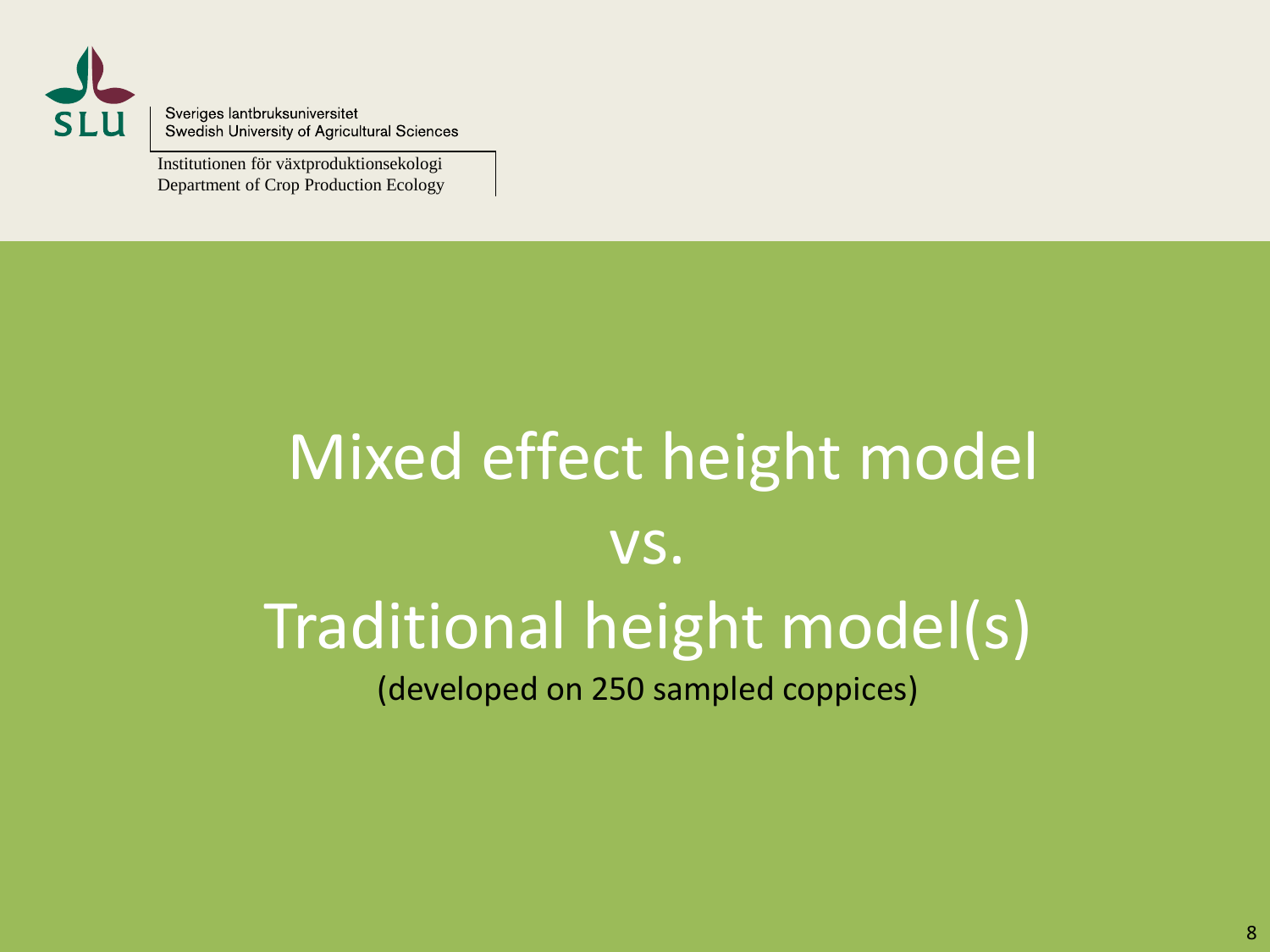

Institutionen för växtproduktionsekologi Department of Crop Production Ecology

#### What is a Mixed Effect Model? A model that callibrates for a (random) group effect/difference -when data has hierarchical structure

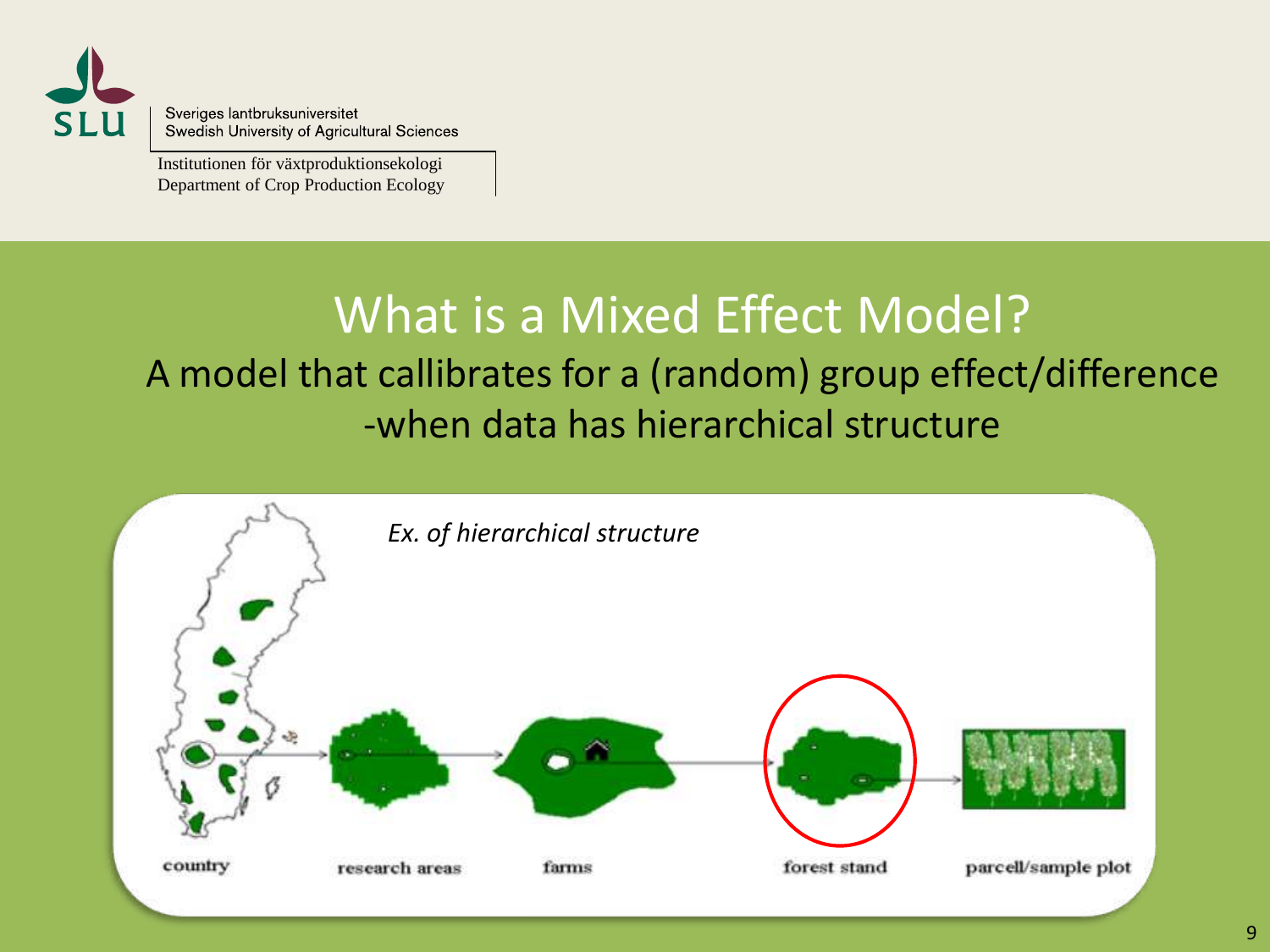

Institutionen för växtproduktionsekologi Department of Crop Production Ecology

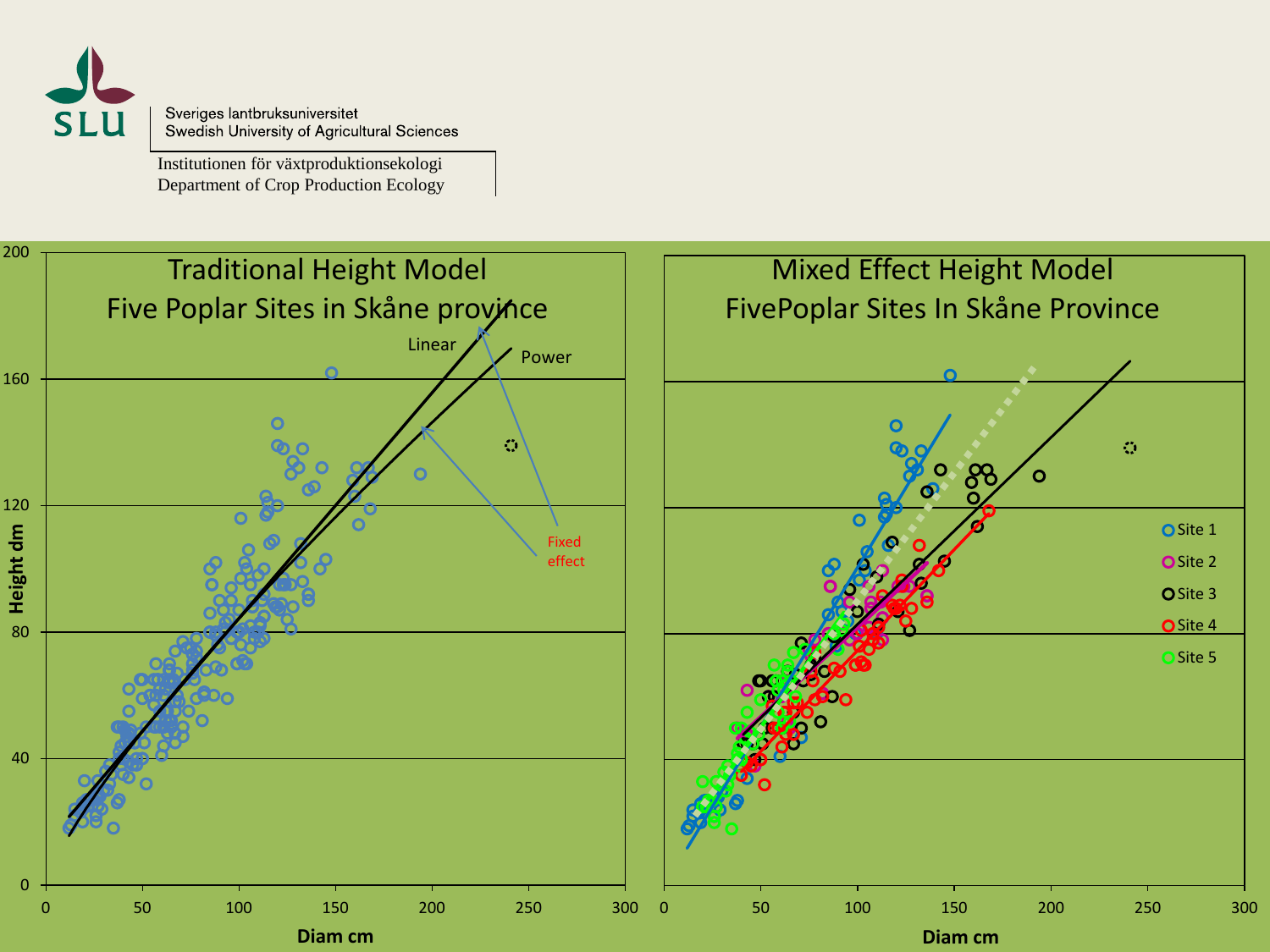

Institutionen för växtproduktionsekologi Department of Crop Production Ecology

### Results

### Height Model Predictions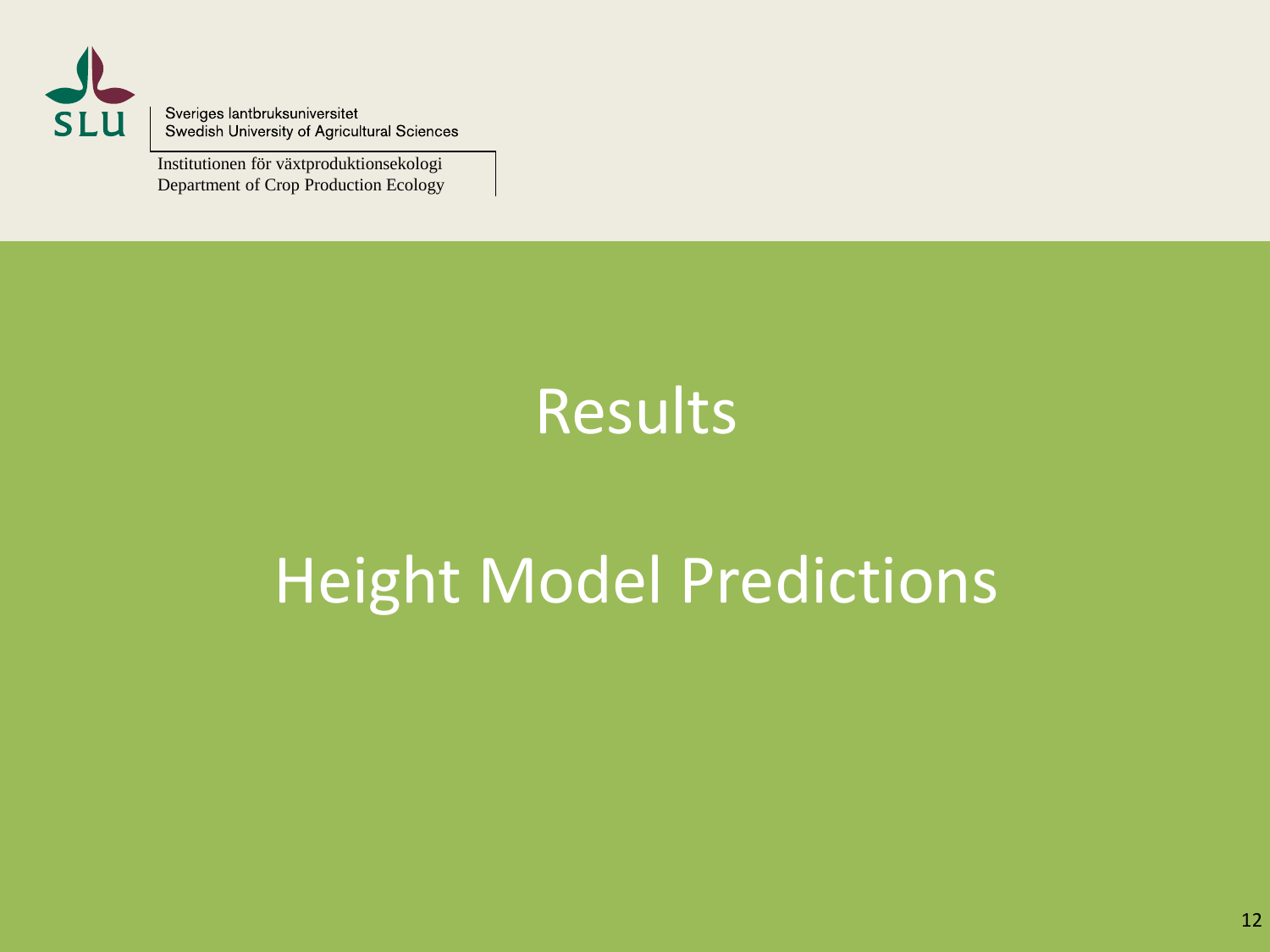

Institutionen för växtproduktionsekologi Department of Crop Production Ecology

#### Residuals and Bias (coppiced poplars)



|                    | Absolute Bias, dm | Min Bias, dm | Max Bias, dm |
|--------------------|-------------------|--------------|--------------|
| Trad. Model        | 9.4               | $-45,9$      | 47.4         |
| <b>Mixed Model</b> | 6.6               | $-30,8$      | 25,2         |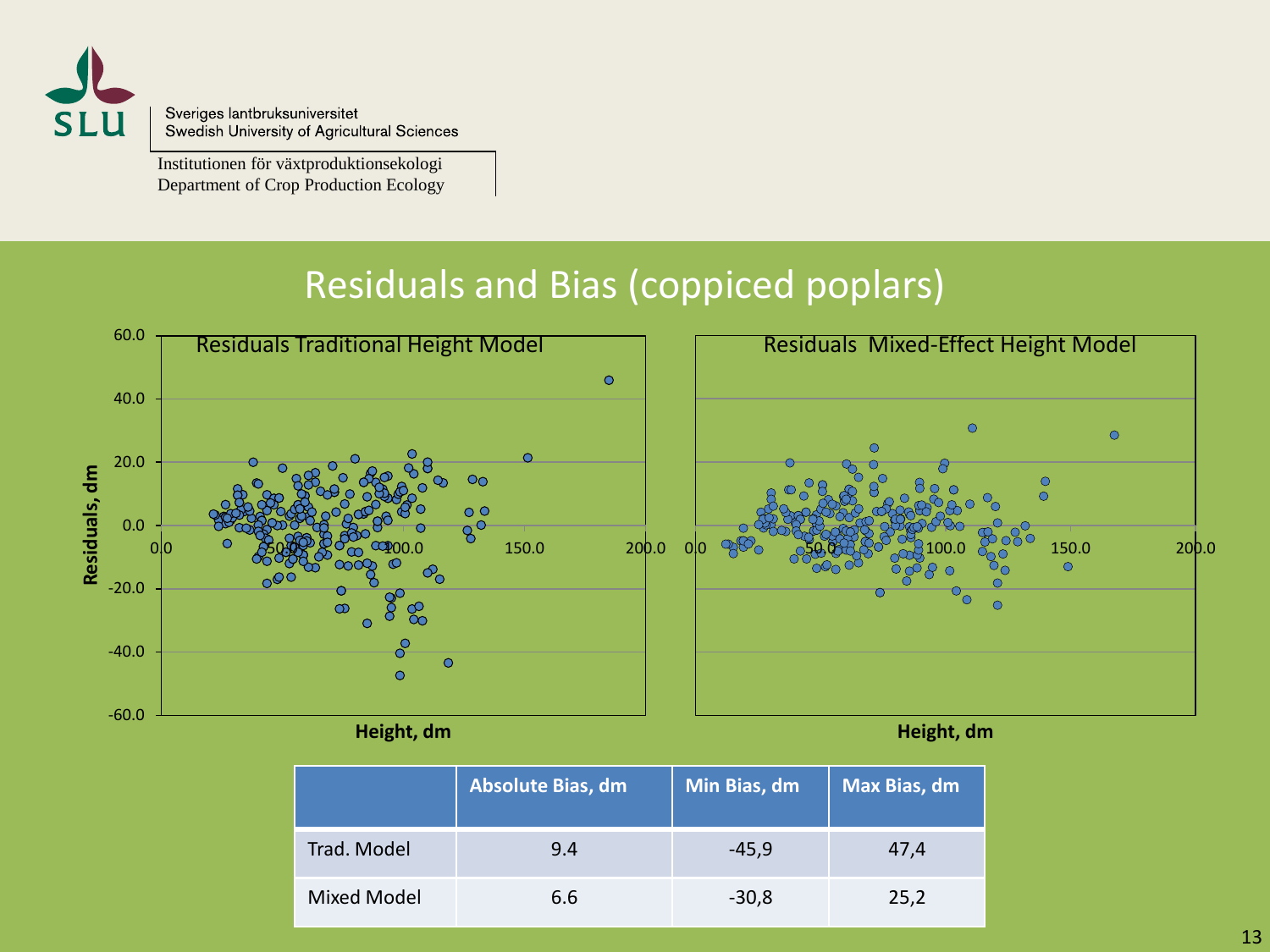

Institutionen för växtproduktionsekologi Department of Crop Production Ecology

#### Residuals and Bias ("old" poplars)





**Predicted height, m**

|                        | <b>Absolute Bias, m</b> | <b>Rel Absolute Bias %</b> |
|------------------------|-------------------------|----------------------------|
| Trad. Model            | 1.59                    | 8.0                        |
| <b>Mixed eff Model</b> | 0.75                    | 3.7                        |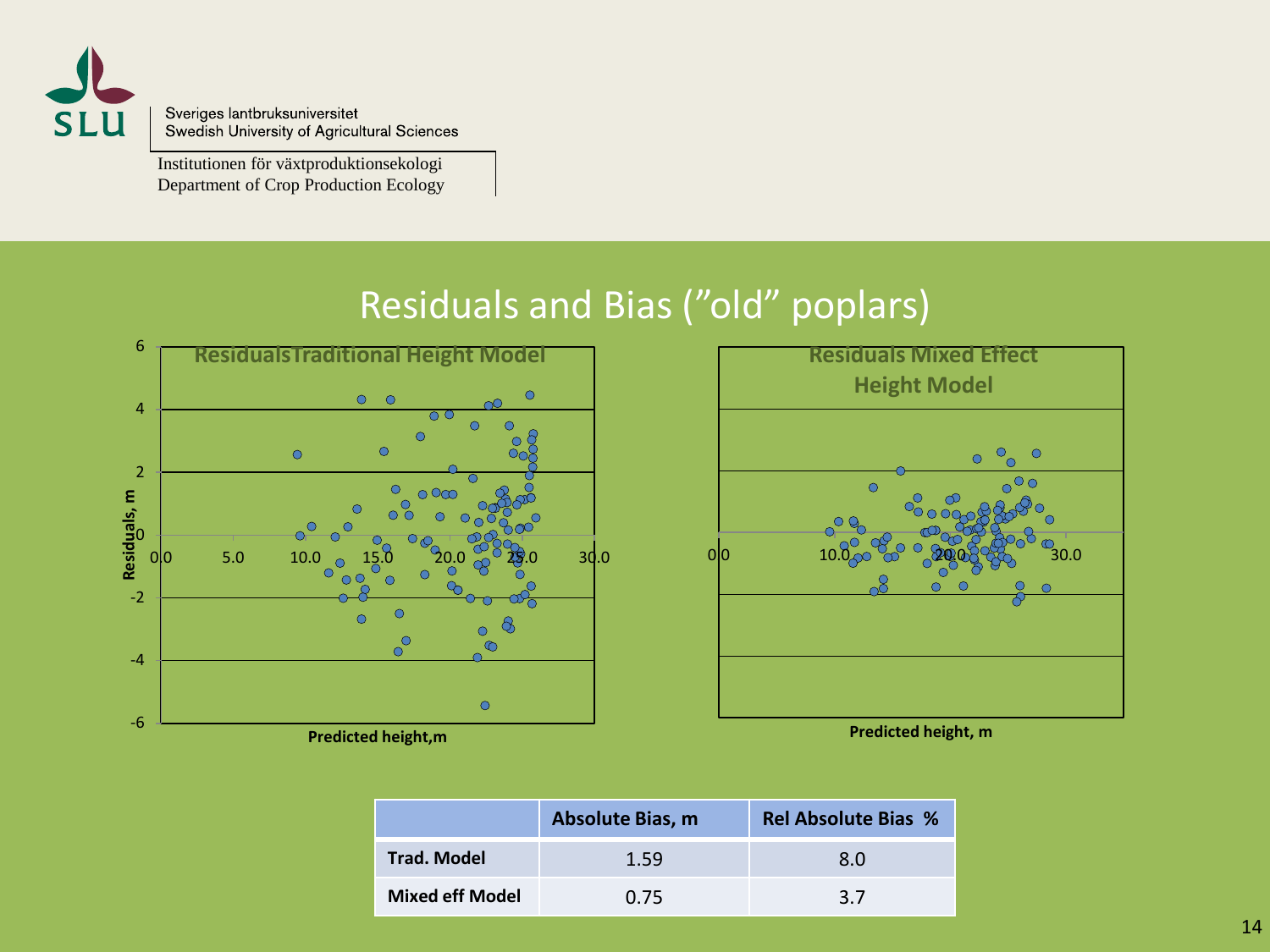

Institutionen för växtproduktionsekologi Department of Crop Production Ecology

# Thank You for Your Attention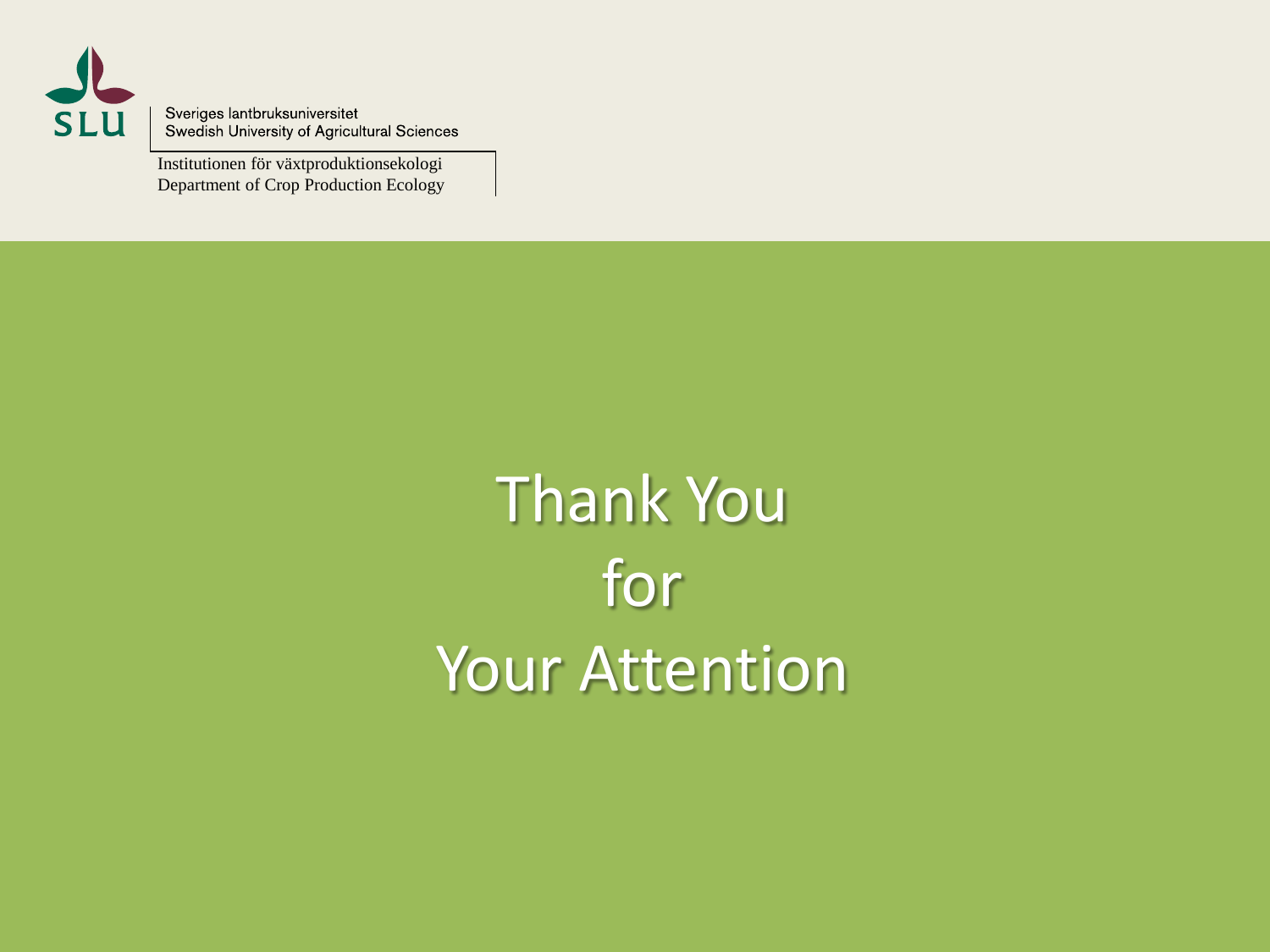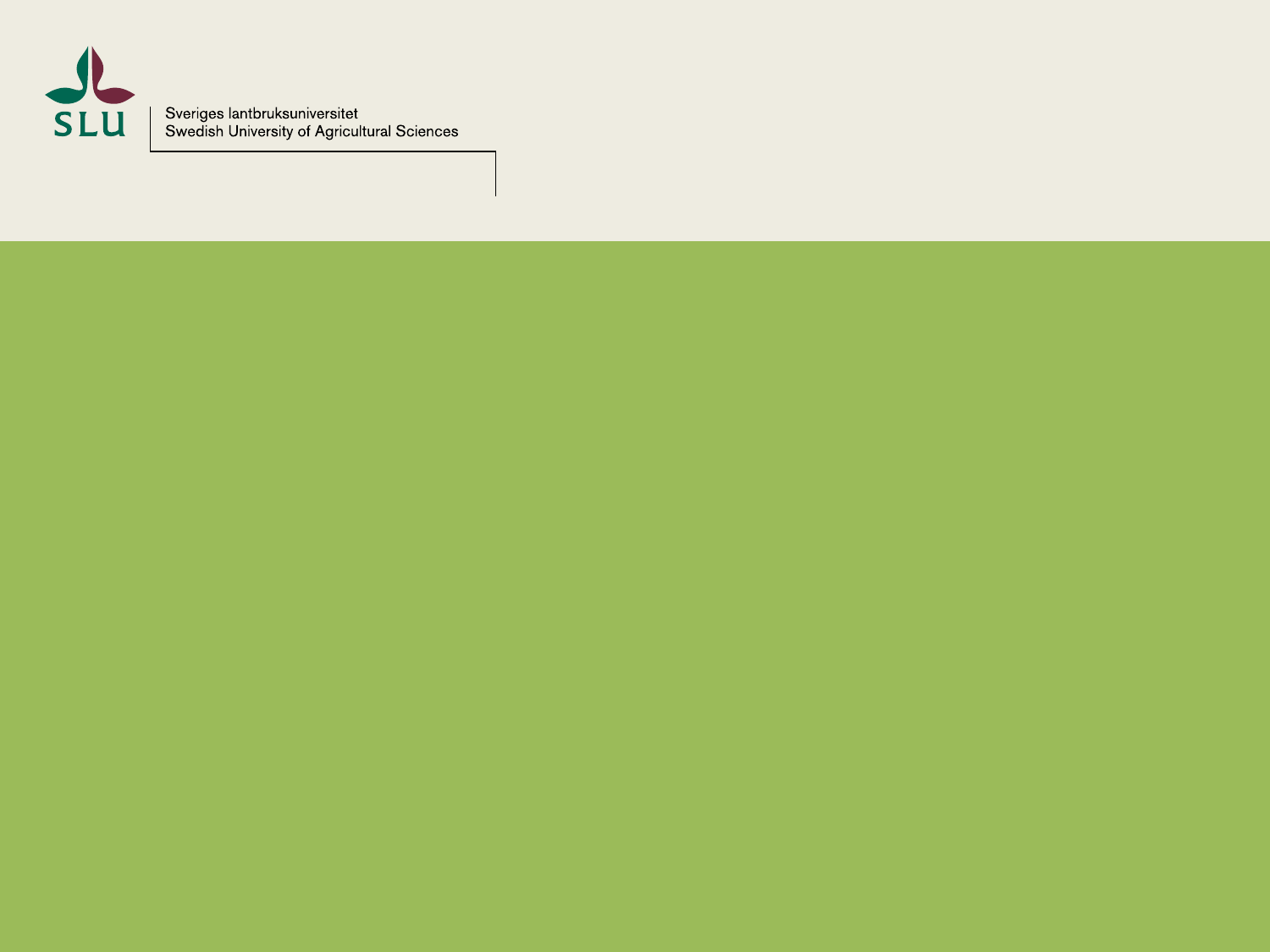